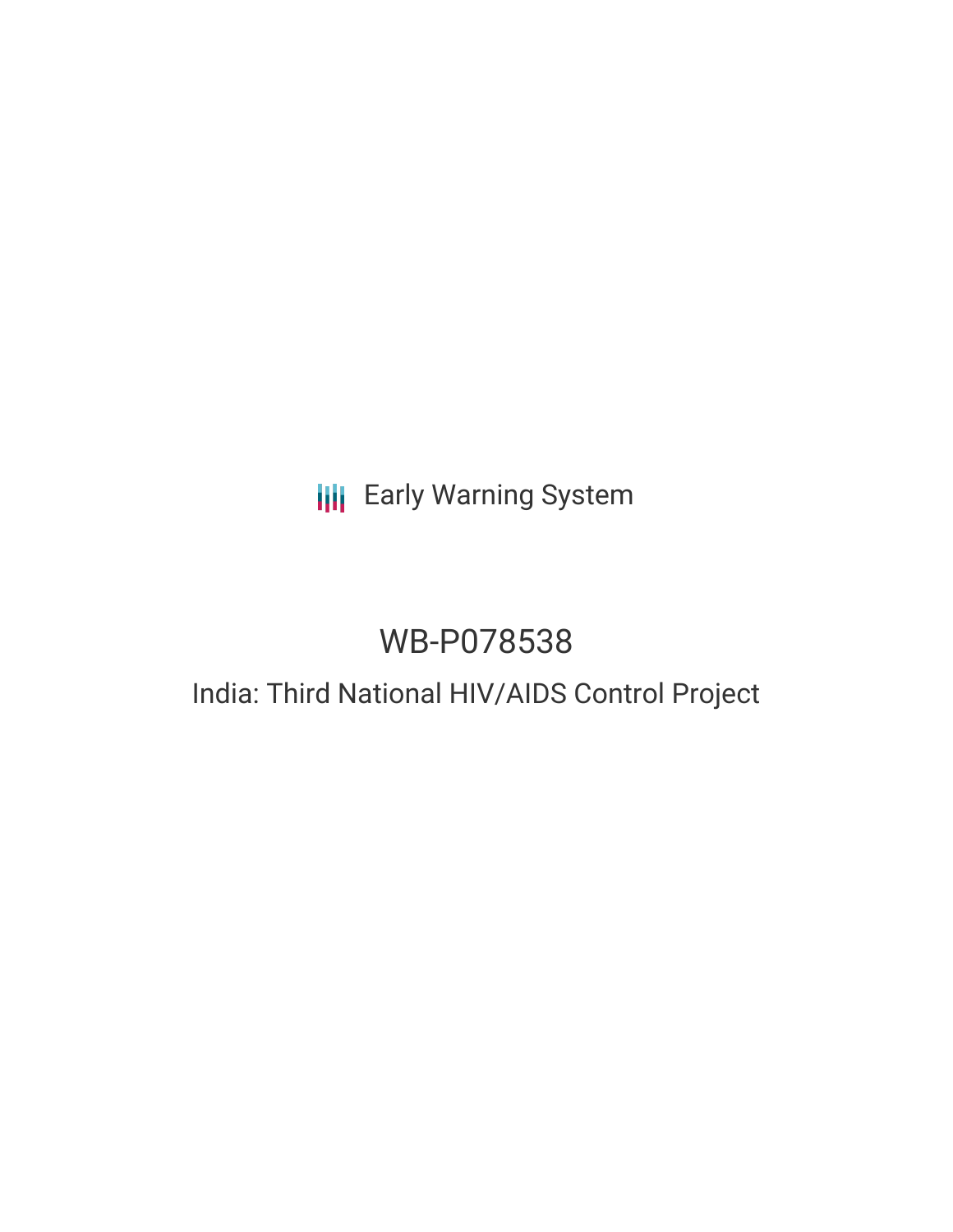

### **Quick Facts**

| <b>Financial Institutions</b>  | World Bank (WB)             |
|--------------------------------|-----------------------------|
| <b>Status</b>                  | Closed                      |
| <b>Bank Risk Rating</b>        | B                           |
| <b>Voting Date</b>             | 2007-04-26                  |
| <b>Borrower</b>                | <b>GOVERNMENT OF INDIA</b>  |
| <b>Sectors</b>                 | <b>Education and Health</b> |
| <b>Investment Type(s)</b>      | Loan                        |
| <b>Investment Amount (USD)</b> | \$250.00 million            |
| <b>Project Cost (USD)</b>      | \$512.00 million            |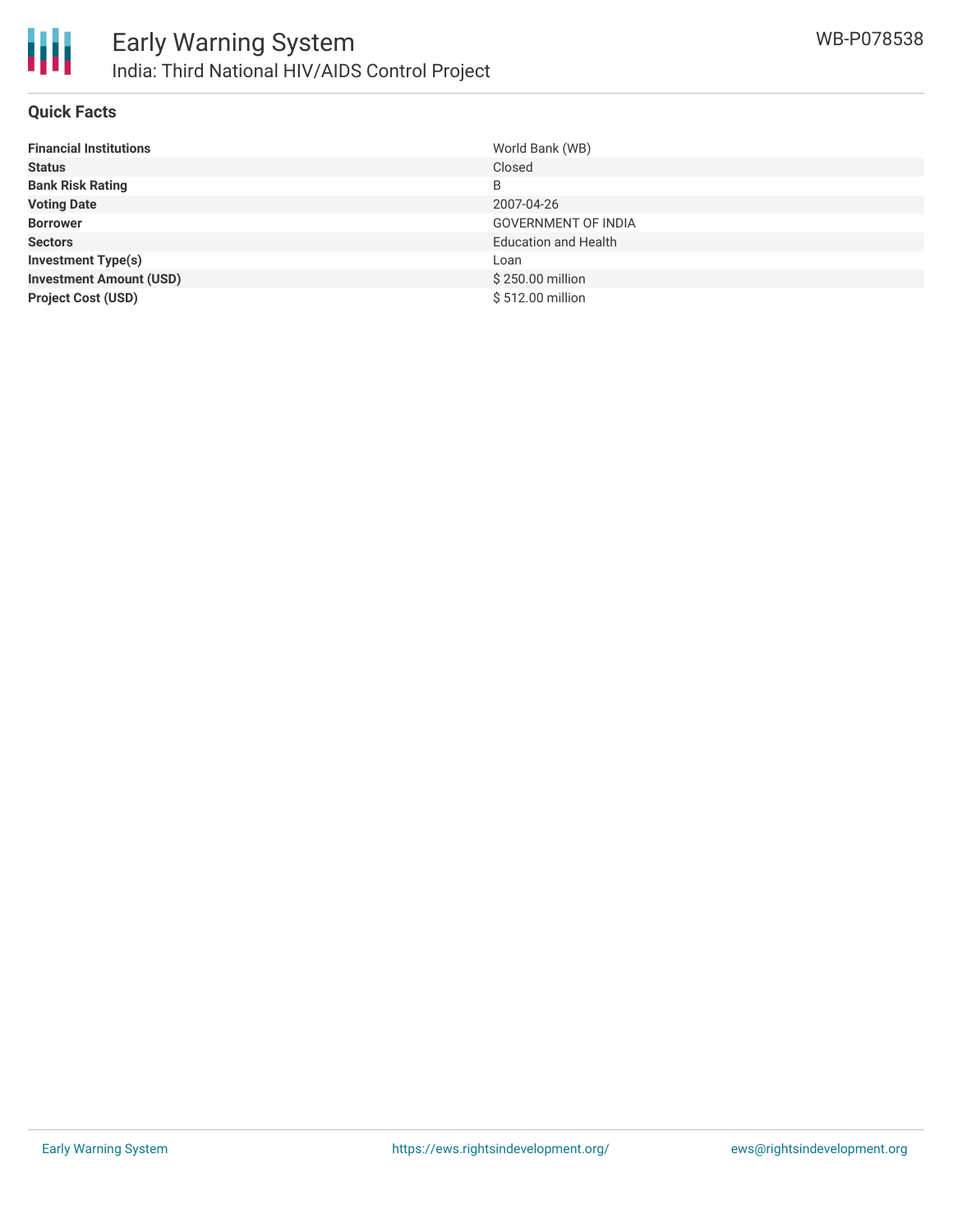

### **Project Description**

This project provides financing for HIV/AIDS control in India. It includes prevention of new infections, expansion of care, support and treatment opportunities for infected population, decentralization of activities, strategic information management and creation of enabling environment. This will be implemented through parnership and institutional arrangements with Indian national government and the states.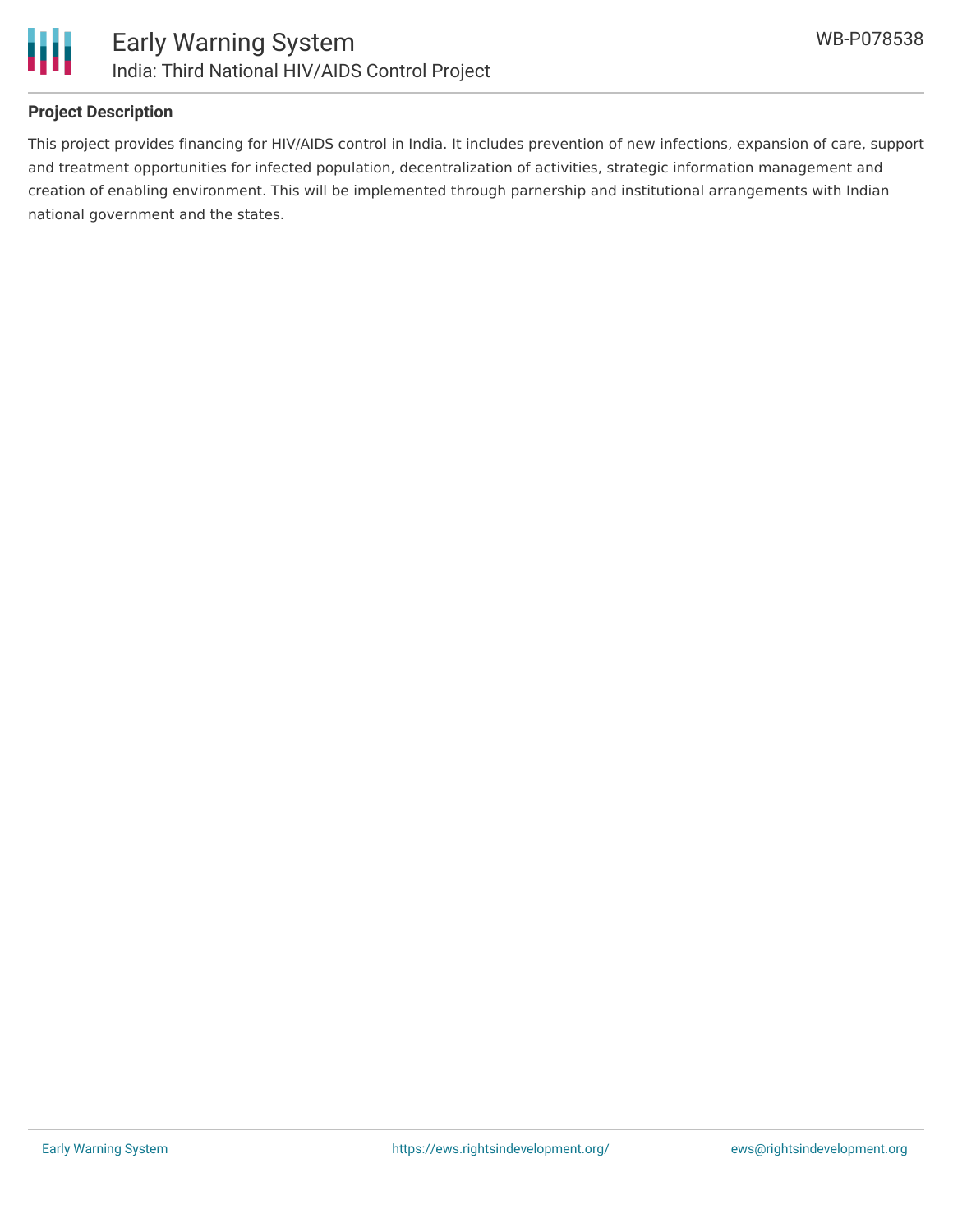

### Early Warning System India: Third National HIV/AIDS Control Project

### **Investment Description**

World Bank (WB)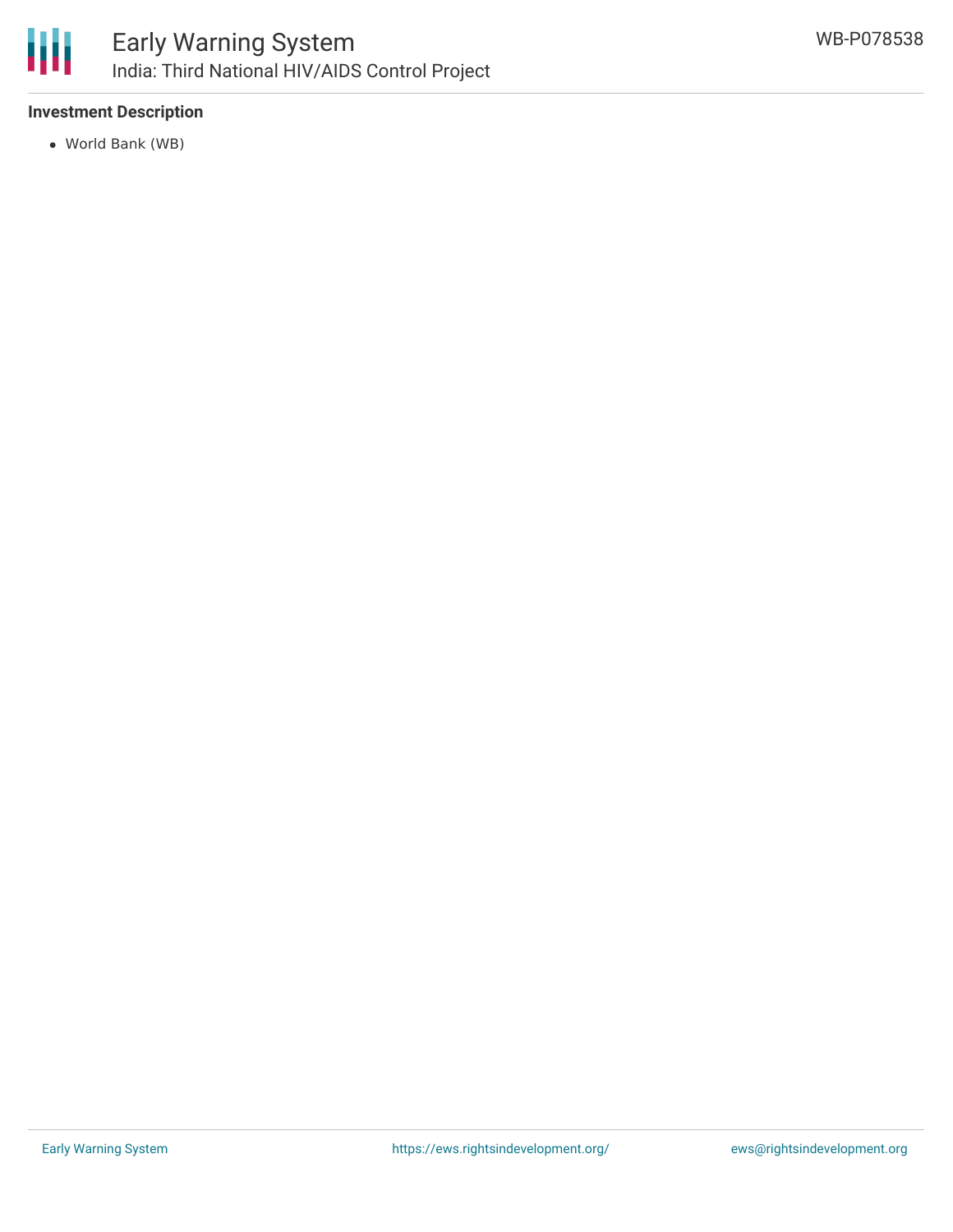

### **Contact Information**

Contact: Cornelis P. Kostermans Title: Lead Public Health Specialist Tel: (202) 473-1122 Fax: (202) 522-2955 Email: kkostermans@worldbank.org

### **ACCOUNTABILITY MECHANISM OF WORLD BANK**

The World Bank Inspection Panel is the independent complaint mechanism and fact-finding body for people who believe they are likely to be, or have been, adversely affected by a World Bank-financed project. If you submit a complaint to the Inspection Panel, they may investigate to assess whether the World Bank is following its own policies and procedures for preventing harm to people or the environment. You can contact the Inspection Panel or submit a complaint by emailing ipanel@worldbank.org. You can learn more about the Inspection Panel and how to file a complaint at: <http://ewebapps.worldbank.org/apps/ip/Pages/Home.aspx>.